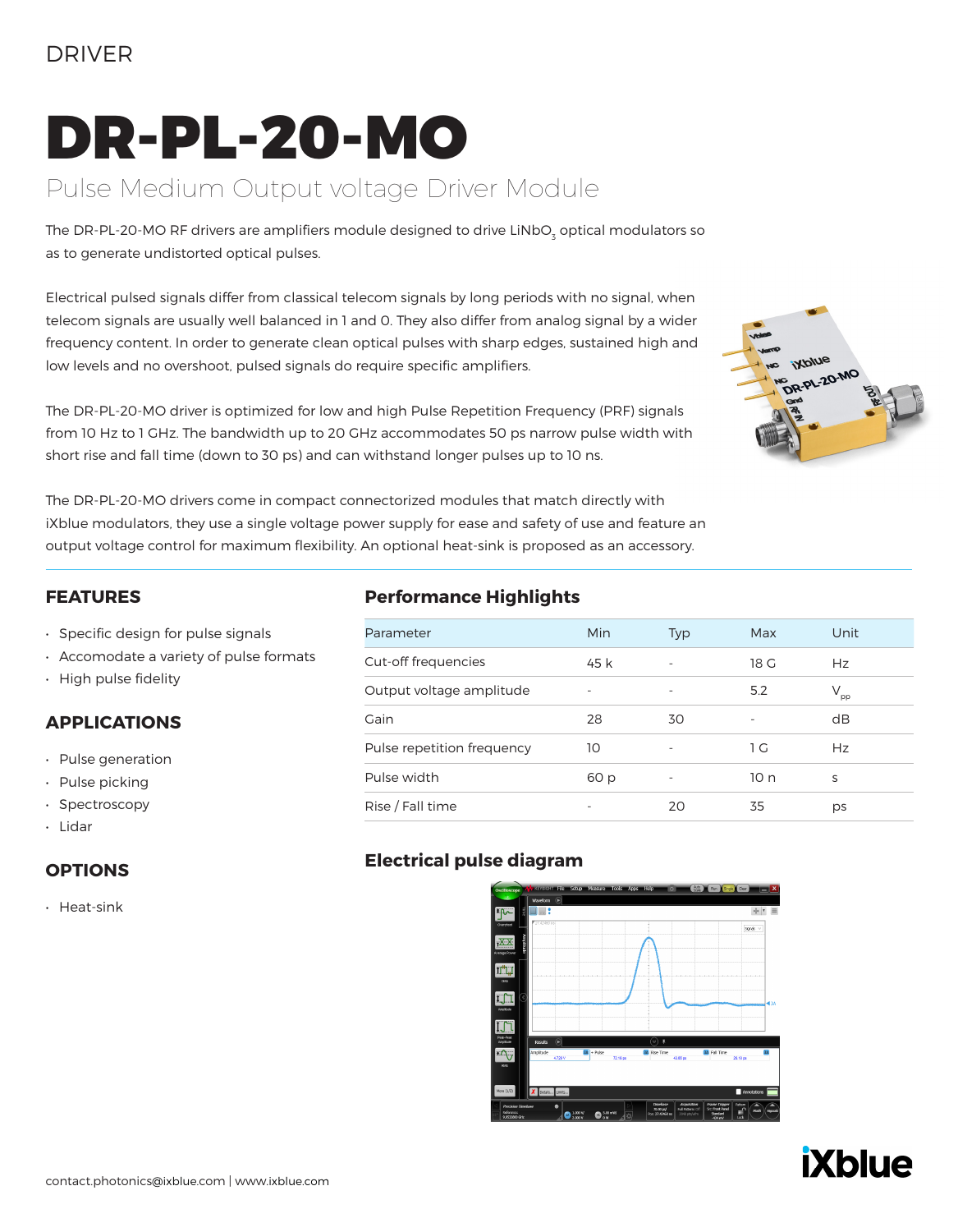# DR-PL-20-MO

### Pulse Medium Output voltage Driver Module

### **DC Electrical Characteristics**

| Parameter                        | Symbol            | Min                          | Typ | Max                      | Unit |
|----------------------------------|-------------------|------------------------------|-----|--------------------------|------|
| Supply voltage (fixed)           | ' bias            | $\qquad \qquad \blacksquare$ |     | $\overline{\phantom{0}}$ |      |
| Supply current                   | bias <sup>'</sup> | $\overline{\phantom{a}}$     | 320 | 400                      | mА   |
| Output amplitude control voltage | amp               |                              |     |                          |      |
| Output pulse adjustment voltage  | $V_{\rm xp}$      |                              | 0.8 |                          |      |

### **Electrical Characteristics**

| Parameter                  | Symbol                 | Condition                                                            | Min                      | <b>Typ</b>               | Max                      | Unit                       |
|----------------------------|------------------------|----------------------------------------------------------------------|--------------------------|--------------------------|--------------------------|----------------------------|
| Lower frequency            | $f_{\text{adv}}$ lower | -3 dB point                                                          | 45                       | 50                       |                          | kHz                        |
| Upper frequency            | $f_{\rm adv}$ upper    | -3 dB point                                                          | 18                       | 20                       |                          | <b>GHz</b>                 |
| Gain                       | $S_{21}$               | Small signal, $P_{in}$ = -30 dBm                                     | 28                       | 30                       | $\overline{\phantom{a}}$ | dB                         |
| Gain ripple                |                        | $f < 17$ GHz                                                         | $\overline{\phantom{a}}$ | ±1.5                     |                          | dB                         |
| Input return loss          | $S_{11}$               | 50 $kHz < f < 12$ GHz                                                | $\overline{\phantom{a}}$ |                          | $-10$                    | dB                         |
| Output return loss         | $S_{22}$               | 50 $kHz < f < 20$ GHz                                                | $\overline{\phantom{a}}$ | $\overline{\phantom{a}}$ | $-10$                    | dB                         |
| Output pulse amplitude     | $V_{\text{out}}$       | $V_{in}$ = 250 mV <sub>pp</sub> , by V <sub>amp</sub> adjustment 1.5 |                          | 4.5                      | 5.2                      | $\mathsf{V}_{\mathsf{pp}}$ |
| Sat output pulse amplitude | $V_{\text{out}}$       | $V_{in}$ = 500 mV <sub>pp</sub>                                      | $\overline{\phantom{a}}$ | $\overline{\phantom{a}}$ | 5.4                      | $\mathsf{V}_{\mathsf{pp}}$ |
| Pulse repetition frequency | <b>PRF</b>             | Duty-cycle < 0.1 %                                                   | 10                       | $\overline{\phantom{a}}$ | 1 G                      | Hz                         |
| Pulse width                | <b>PW</b>              | $10$ Hz < PRF < $1$ GHz                                              | 60 p                     |                          | 10n                      | S                          |
| Rise / Fall time           | $t_{R}/t_{F}$          | 20 % - 80 %                                                          | $\overline{\phantom{a}}$ | 20                       | 35                       | ps                         |
| Power dissipation          | P                      | $\overline{\phantom{a}}$                                             | $\overline{\phantom{a}}$ | 3.8                      | 5.2                      | W                          |

Conditions: S parameters -30 dBm,  $T_{amb}$  = 25 °C, 50  $\Omega$  system

#### **Absolute Maximum Ratings**

Stresses in excess of the absolute maximum ratings can cause permanent damage to the device. These are absolute stress ratings only. Functional operation of the device is not implied at these or any other conditions in excess of those given in the operational sections of the data sheet. Exposure to absolute maximum ratings for extended periods can adversely affect device reliability.

| Parameter                | Symbol                     | Min   | Max   | Unit            |
|--------------------------|----------------------------|-------|-------|-----------------|
| RF input voltage         | $V_{in}$                   |       | 0.5   | $V_{\text{pp}}$ |
| Supply voltage           | $V_{bias}$                 |       | 13    |                 |
| DC current               | <sup>l</sup> bias          |       | O.4   | A               |
| Pulse amplitude control  | $V_{amp}$                  | O     | 1.2   | V               |
| Pulse adjustment control | $V_{xp}$                   | Ο     | 1.1   | V               |
| Power dissipation        | $\mathsf{P}_{\rm diss}$    |       | 5.2   | W               |
| Operating temperature    | $\mathsf{T}_{\mathsf{op}}$ | $-5$  | $+40$ | $^{\circ}C$     |
| Storage temperature      | st                         | $-20$ | +70   | °С              |

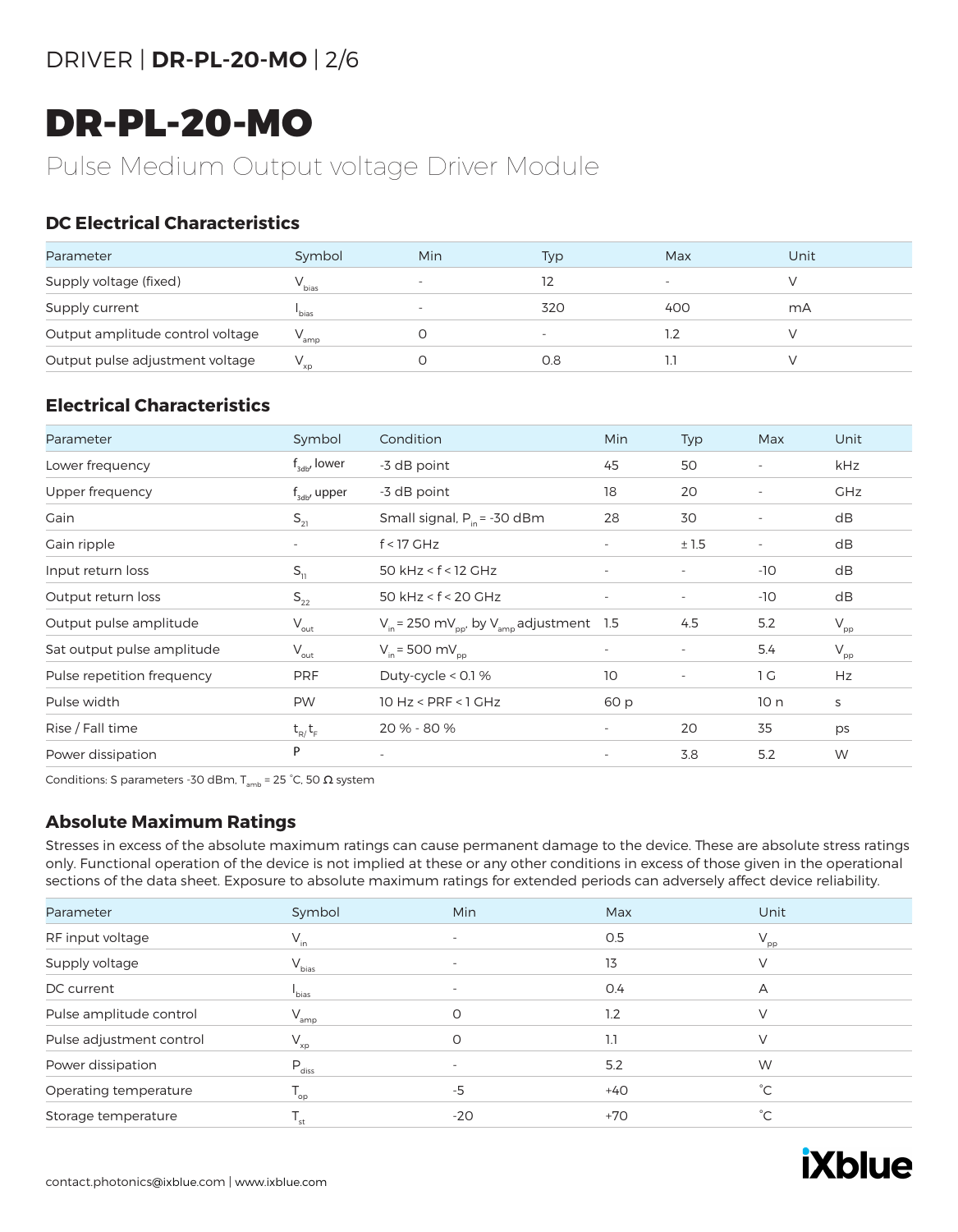### DRIVER | **DR-PL-20-MO** | 3/6

## DR-PL-20-MO



**iXblue** 

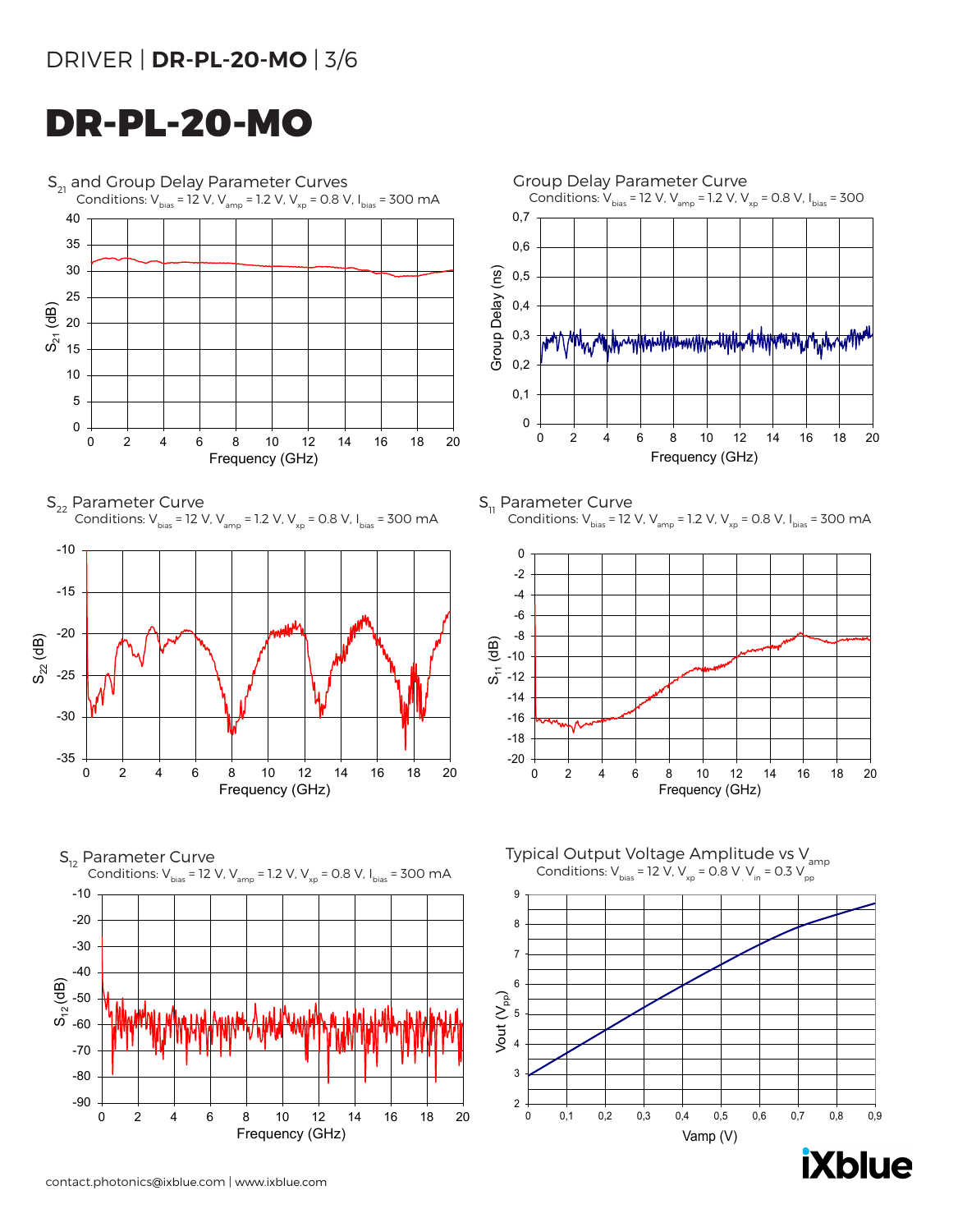### DRIVER | **DR-PL-20-MO** | 4/6

# DR-PL-20-MO

#### **Pulses measurements**

The input electrical signal is generated by Anritsu MP1800A. Input and output signals measured using Keysight 86100D.

### Low frequency repetition rate with a short pulse width of PW = 60 ps



Input signal: Pulse amplitude = 0.22 V<sub>pp</sub>, Rise time = 24 ps Output response: Pulse amplitude = 4.7 V<sub>pp</sub>, Rise time



#### Low frequency repetition rate with a short pulse width of PW = 1 ns

Low frequency repetition rate with a short pulse width of PW = 10 ns





Input signal: Pulse amplitude = 0.25 V<sub>pp</sub>, Rise time = 32 ps Output response: Pulse amplitude = 5 V<sub>pp</sub>, Rise time = 32 ps





Input signal: Pulse amplitude = 0.25 V<sub>pp</sub>, Rise time = 32ps Output response: Pulse amplitude = 4.8 V<sub>pp</sub>, Rise time = 32 ps

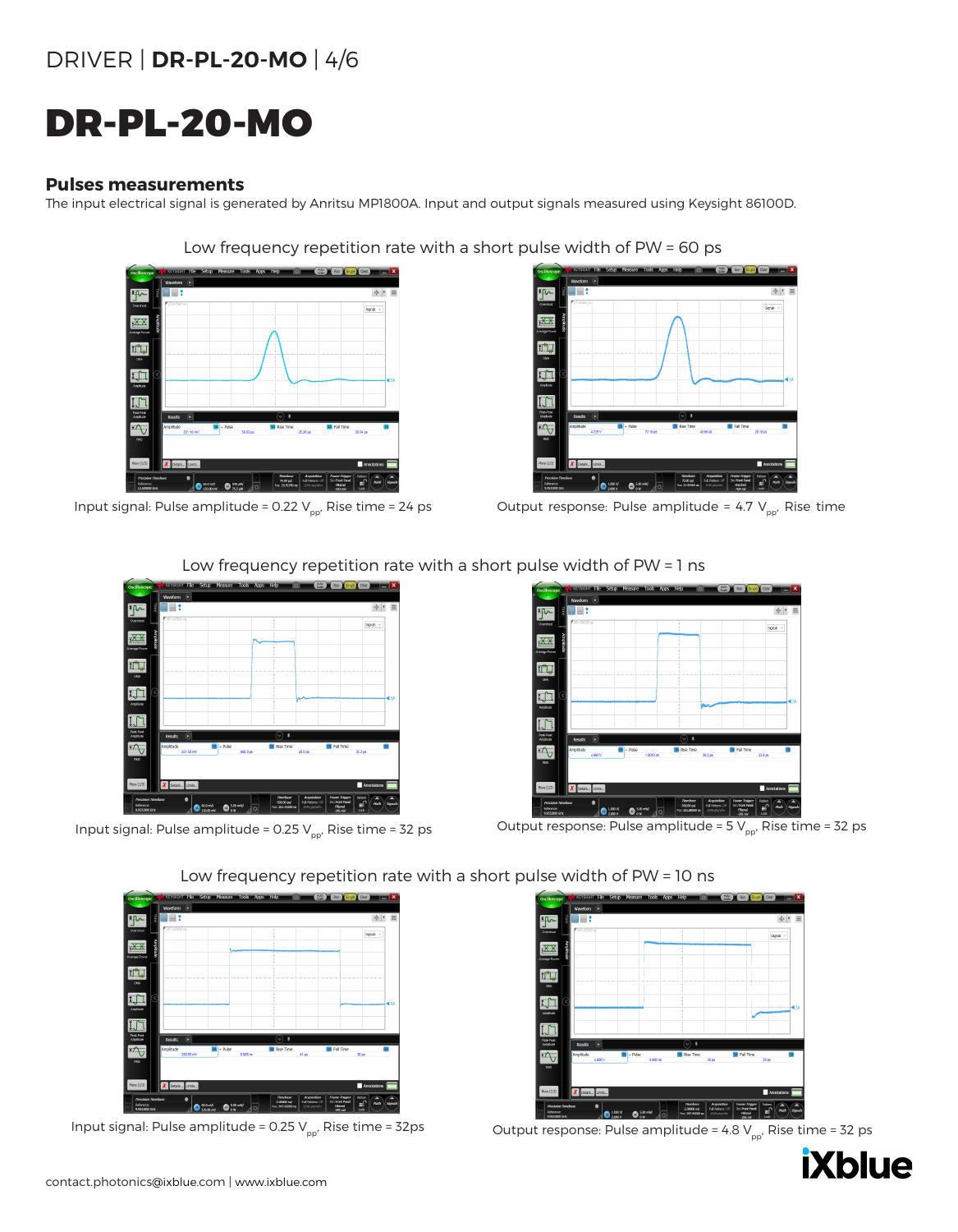### DRIVER | **DR-PL-20-MO** | 5/6

Electrical Schematic Diagram



#### Mechanical Diagram and Pinout All measurements in mm



The heat-sinking of the module is necessary. It's user responsability to use an adequate heat-sink. Refer to page 6 for iXblue recommended heat-sink.

| <b>PIN</b>      | <b>Function</b>                     | <b>Operational Note</b>                                  |
|-----------------|-------------------------------------|----------------------------------------------------------|
| IN              | RF In                               | Female K connector                                       |
| <b>OUT</b>      | RF Out                              | Male K connector                                         |
| $V_{bias}$      | Power supply voltage                | Set a typical operating specification                    |
| " amp           | Output voltage amplitude adjustment | Adjust for gain control tuning                           |
| $x_{\text{xp}}$ | Output pulse adjustment             | Adjust for pulse adjustment (amplitude and width) tuning |
|                 |                                     |                                                          |